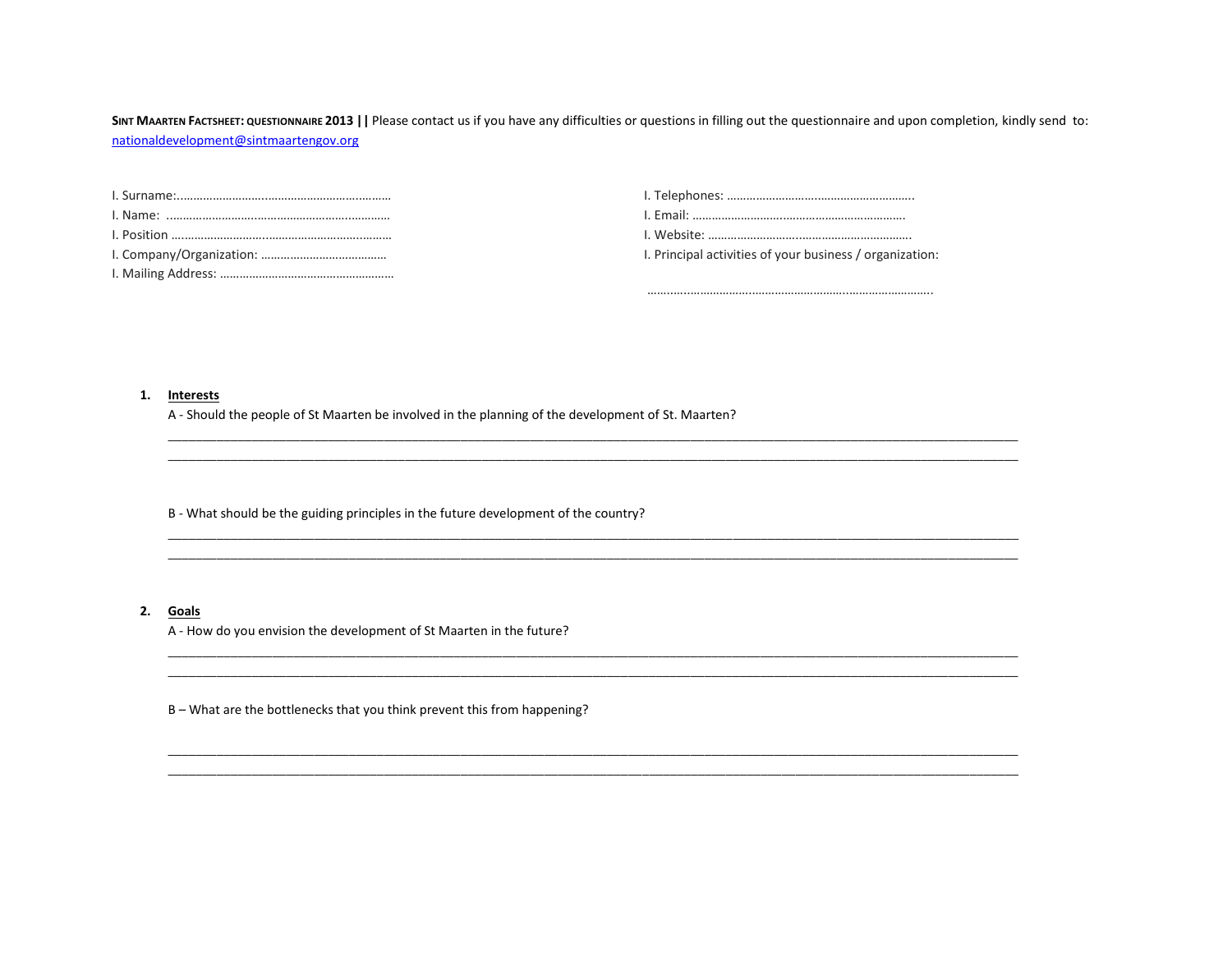#### 3. Concerns

What do you consider to be the existing strengths and assets in the development St. Maarten?

#### 4. Perception on the key-issues

A - What do you see as the main issues that concern you today in St Maarten?

B - What do you consider to be the main challenges to solve these issues?

C - How are you engaged in addressing these issues?

# 5. Inter-connectedness & Quality of relations

A - Are you involved with any civil/ governmental/ private/ international organizations addressing the issues effecting St. Maarten?

B - Do you think that your involvement with these organizations is effective? And if not, what do you consider to be the bottlenecks?